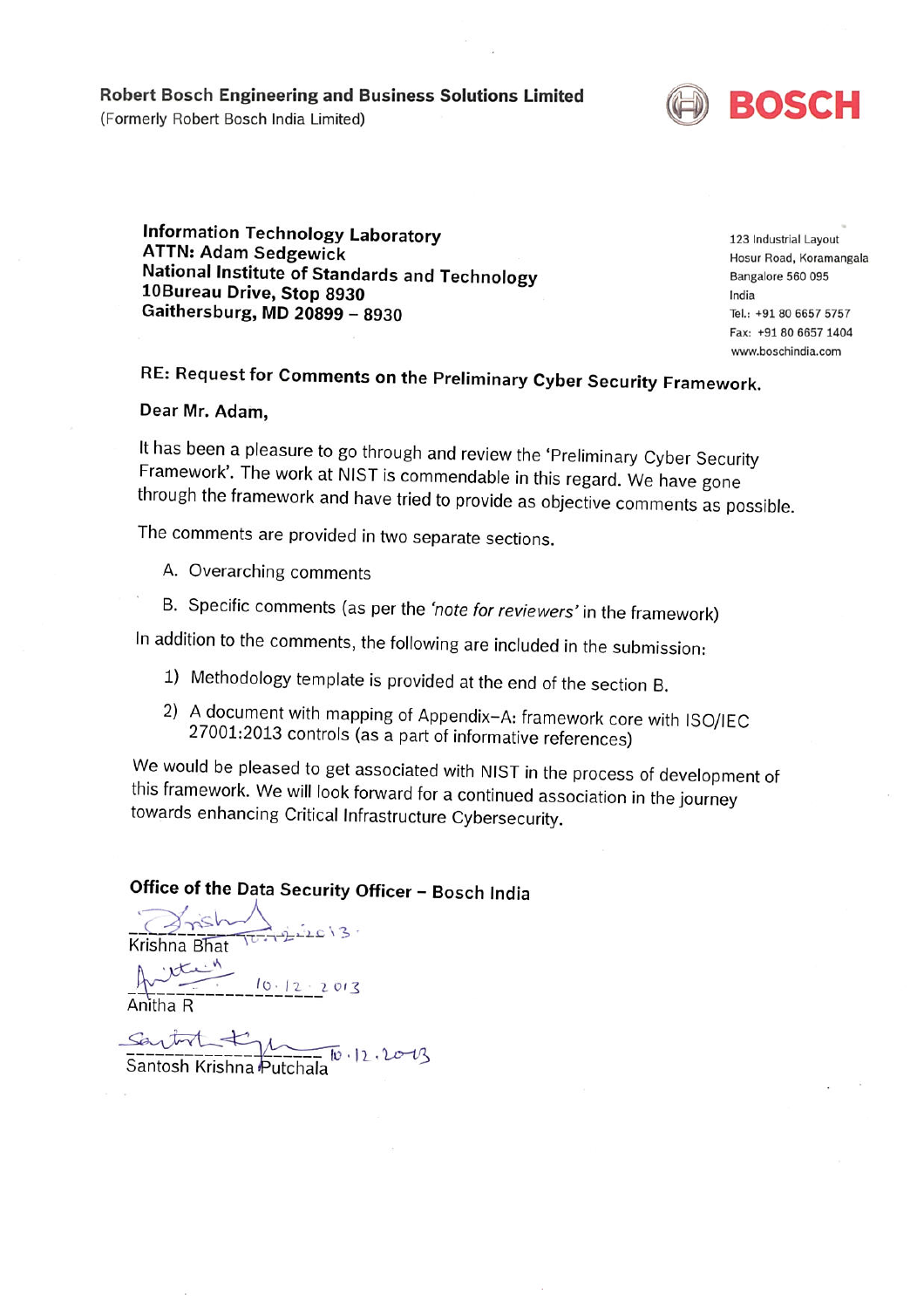

## **Preliminary Cybersecurity Framework – Comments**

#### **A. Overarching Comments:**

- 1. As the private sector owns the vast majority of the Nation's critical infrastructure and key resources – roughly 85 percent $^1$ . It is beneficial if framework incorporates the following:
	- a. Harmonization with the standards (such as those from ANSI, ISO, IEC etc.,) that the private sector has embraced, implemented and achieved maturity over years.
	- b. For the organizations to derive the most benefit from the developed framework, it is suggested that it be mapped with the long existing best practices (such as Generally Accepted Privacy Principles from AICPA for Privacy space).
	- c. Best practices and reference to the implementation in the Federal organizations<sup>2</sup> are indispensable. But in the current format, the framework may appear to the key audience as having a very thick government flavor.
	- d. The United States House Permanent Select Committee on Intelligence in October 2012 has reported<sup>3</sup> significant security flaws back doors in products used for building Critical Information Infrastructures. It enunciates that equipment deployed in critical infrastructure is indispensable for national security. Testing and evaluation of such equipment is a key in building resilient Critical Information Infrastructure. It is strongly recommended that this point be emphasized in the framework.
- 2. The framework talks about securing the critical information infrastructure and the underlying building blocks. In addition to a cyclical process (Identify, protect, detect, respond and recover), it would be beneficial if the following are included in the framework:
	- a. Embedding security in the software / code, rather than defense-in-depth through the policy and enforcement framework.
	- b. Concept of *'Security by Design'* needs to be emphasized, as retrofitting security will only add to complexity, not to mention the effort.

<sup>1</sup> Infrastructure Protection Cost-Benefit Report, June 26, 2009. (Accessed,  $9<sup>th</sup>$  December 2013)  $1$  Government Accountability Office, The Department of Homeland Security's (DHS) Critical

<sup>&</sup>lt;sup>2</sup> [http://www.dhs.gov/xlibrary/assets/privacy/privacy\\_policyguide\\_2008-01.pdf](http://www.dhs.gov/xlibrary/assets/privacy/privacy_policyguide_2008-01.pdf) (Accessed, 9<sup>th</sup> December 2013)

[warn-american-companies-doing](http://intelligence.house.gov/press-release/chairman-rogers-and-ranking-member-ruppersberger-warn-american-companies-doing) (Accessed, 9<sup>th</sup> December 2013) 3 [http://intelligence.house.gov/press-release/chairman-rogers-and-ranking-member-ruppersberger-](http://intelligence.house.gov/press-release/chairman-rogers-and-ranking-member-ruppersberger-warn-american-companies-doing)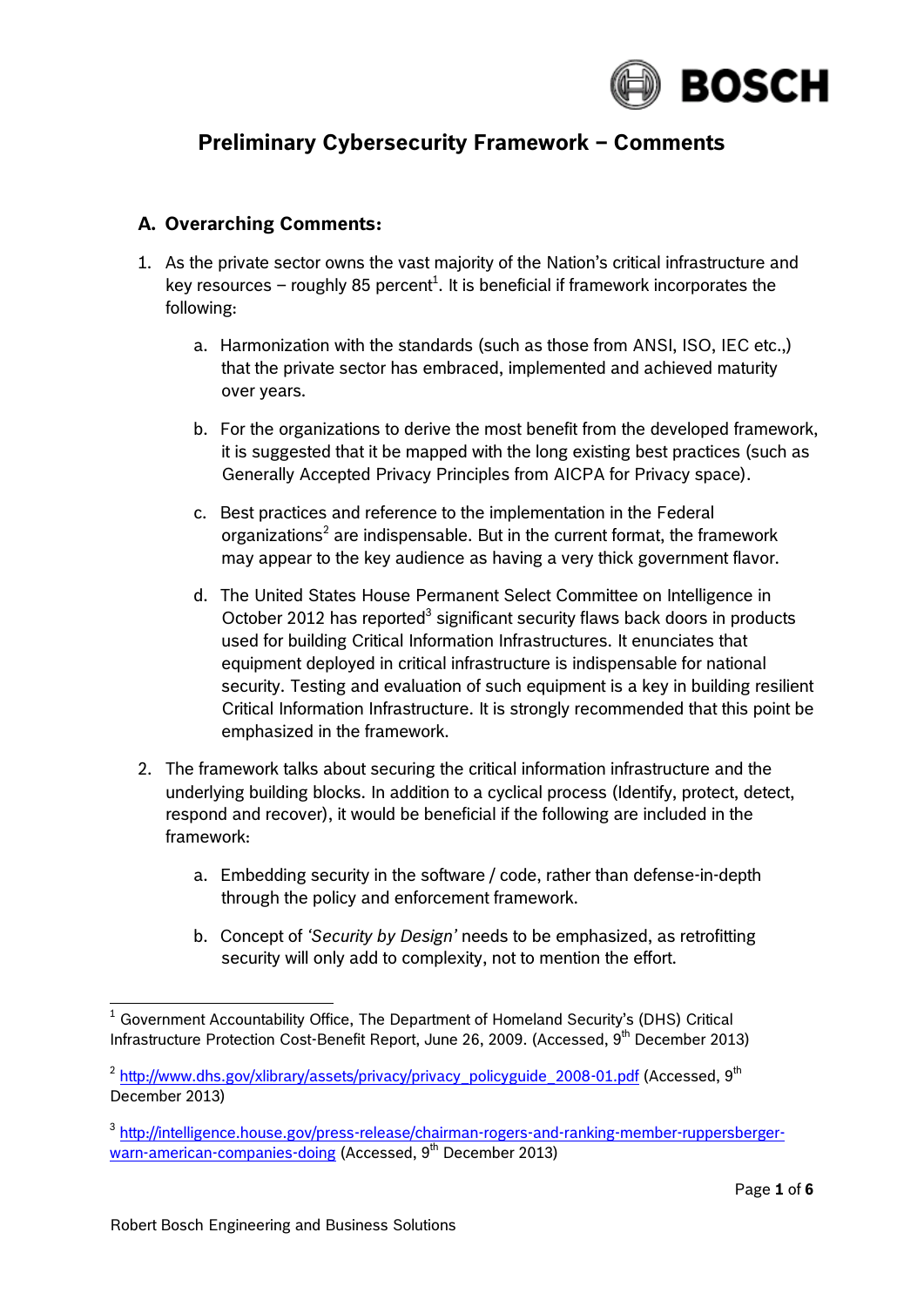

- c. Inclusion of recommendations on implementing secure coding standards (for example, as those developed by FFRDCs such as Software Engineering Institute, CMU). This can further be bolstered by the Cybersecurity workforce development (as required by the EO13636) and the NICE initiative.
- d. It is highly desired that inclusion of recommendations (without mentioning the names such as OWASP – Open Web Application Security Project) on usage of application security standards be present in the framework.
- e. Concept of *'Privacy by Design'* needs to be included. Privacy as an afterthought will be cumbersome.
- f. It is suggested that key concepts regarding Cryptography be included in the framework.
- g. References to the work of Federal and state government officials $^4$  will only strengthen the basis for the adoption of the framework.
- h. Integration into the Enterprise Architecture (as was the case with FISMA) needs to be presented. The respective views (technical, business etc.,) be mentioned and integrated into the preliminary framework. Also the alignment with FEAF (as a mapping) may please be introduced.
- i. Introduction of a concept similar to PRISMA may help the ends meet and also would enable the framework to focus on incentives and outcomes.
- 3. In this framework, the concept of incentives and score cards as used in the FISMA implementation may also be discussed. This will:
	- a. Enable the organizations to solve the *'business case for Information Security paradox'*.
	- b. Discussion on the ROSI (Return on Security Investment) may also be included.
- 4. With regards to Appendix A (From line  $# 457$  to  $# 477$ ):
	- a. The reference (From line # 473 to #474) does not specify the version of the standard (either 2005 or 2013).
	- b. The reference to ISO/IEC 27001 (From line # 473 to #474) points to ISO/IEC been withdrawn and replaced with ISO/IEC 27001:2013 27001:2005 [\(http://www.iso.org/iso/catalogue\\_detail?csnumber=42103\)](http://www.iso.org/iso/catalogue_detail?csnumber=42103) has [\(http://www.iso.org/iso/home/store/catalogue\\_ics/catalogue\\_detail\\_ics.htm?cs](http://www.iso.org/iso/home/store/catalogue_ics/catalogue_detail_ics.htm?csnumber=54534)  [number=54534\)](http://www.iso.org/iso/home/store/catalogue_ics/catalogue_detail_ics.htm?csnumber=54534)
	- c. Due to the reorganization and introduction of new control clauses and control objectives in ISO/IEC 27001:2013, the current mapping in the informative references column appears erroneous.

-

 $4$  <http://oag.ca.gov/privacy>(Accessed, 9<sup>th</sup> December 2013)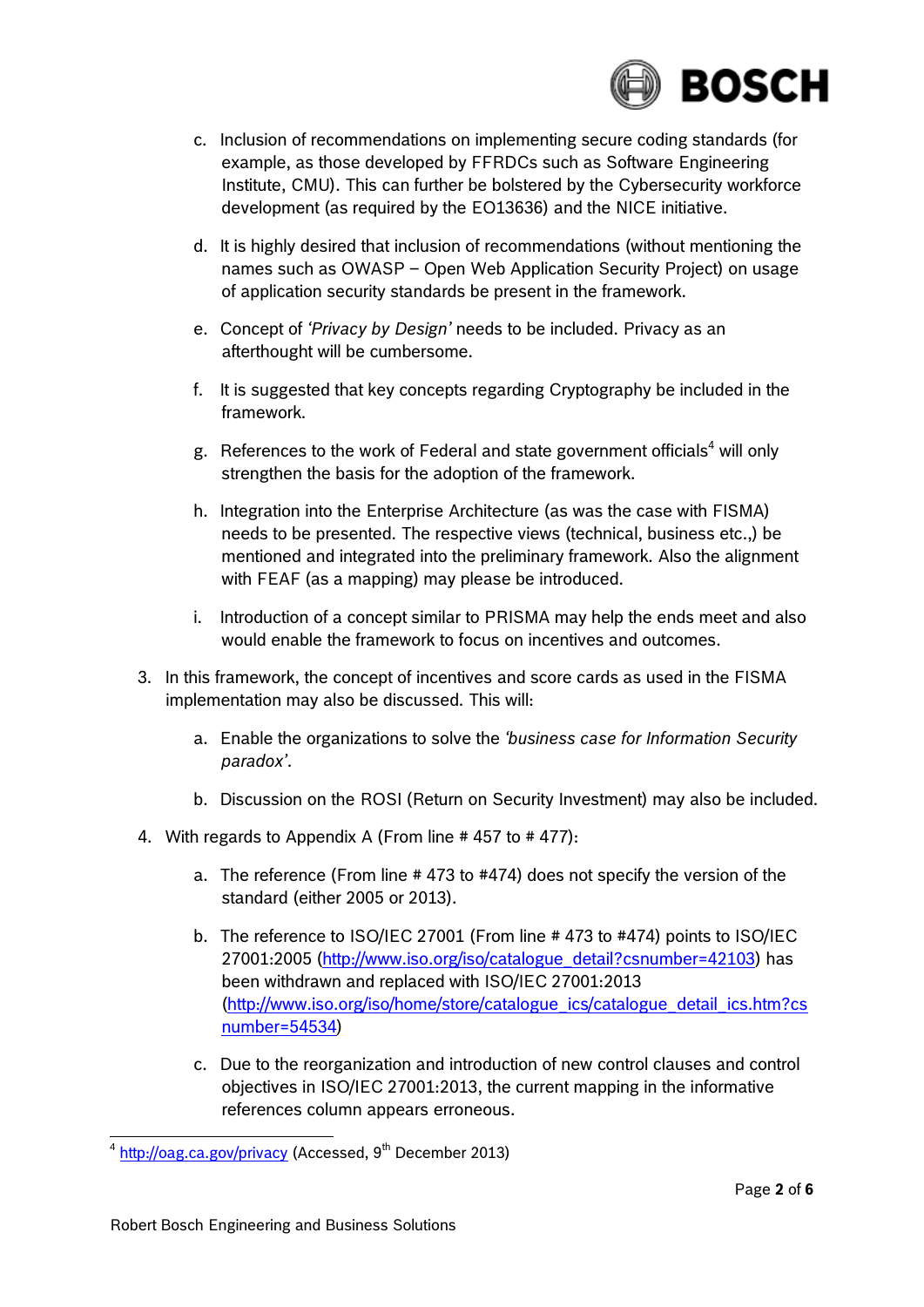

- d. Due to the above three factors, the control information in the informative references column (with regards to ISO/IEC 27001) may have to be redone with the latest and active standard.
- e. The COBIT version used for the mapping in the informative references column shall be included in the references (line # 472).
- 5. With regards to Appendix B (From line # 485 to # 492)
	- a. Mapping with NIST SP 800-53 Rev. 4, Appendix J is commendable. But for the organizations that are not under the purview of FISMA, mapping (in would be beneficial. informative references) with a more widely applicable standard or framework
- 6. Miscellaneous:
	- a. Inclusion of NIST RMF (if not, Deming cycle) in the framework so as to depict the section # 2.1 (From line # 238 to #280)
	- b. As there is a disclaimer (line # 32 to # 35) included in the framework, globally acceptable standards, principles and other frameworks may be included in the framework document.

#### **B. Specific Comments (as per the 'note to reviewers', line # 2 to # 31):**

- 1. Does the preliminary framework:
	- a. Adequately define outcomes that strengthen Cybersecurity and support business objectives?
		- A) The preliminary framework tries to provide a generic picture of the elements that should be present in the given context. But it has been felt that the framework does not adequately define the outcomes that strengthen Cybersecurity. It has also not adequately established the link between outcomes that strengthen Cybersecurity and support business objectives. The framework has followed a 20,000 feet view.
	- b. Enable cost-effective implementation?
		- A) Even though it is difficult to establish strong links between the implementation of Information Security & Privacy, and the investment, the framework does not include adequate information to answer this question. The preliminary framework does not answer this question and there is no specific guidance or direction that the framework envisages. It makes business sense to have a balanced approach for information security so that cost of measures implemented does not exceed the value of the asset being protected.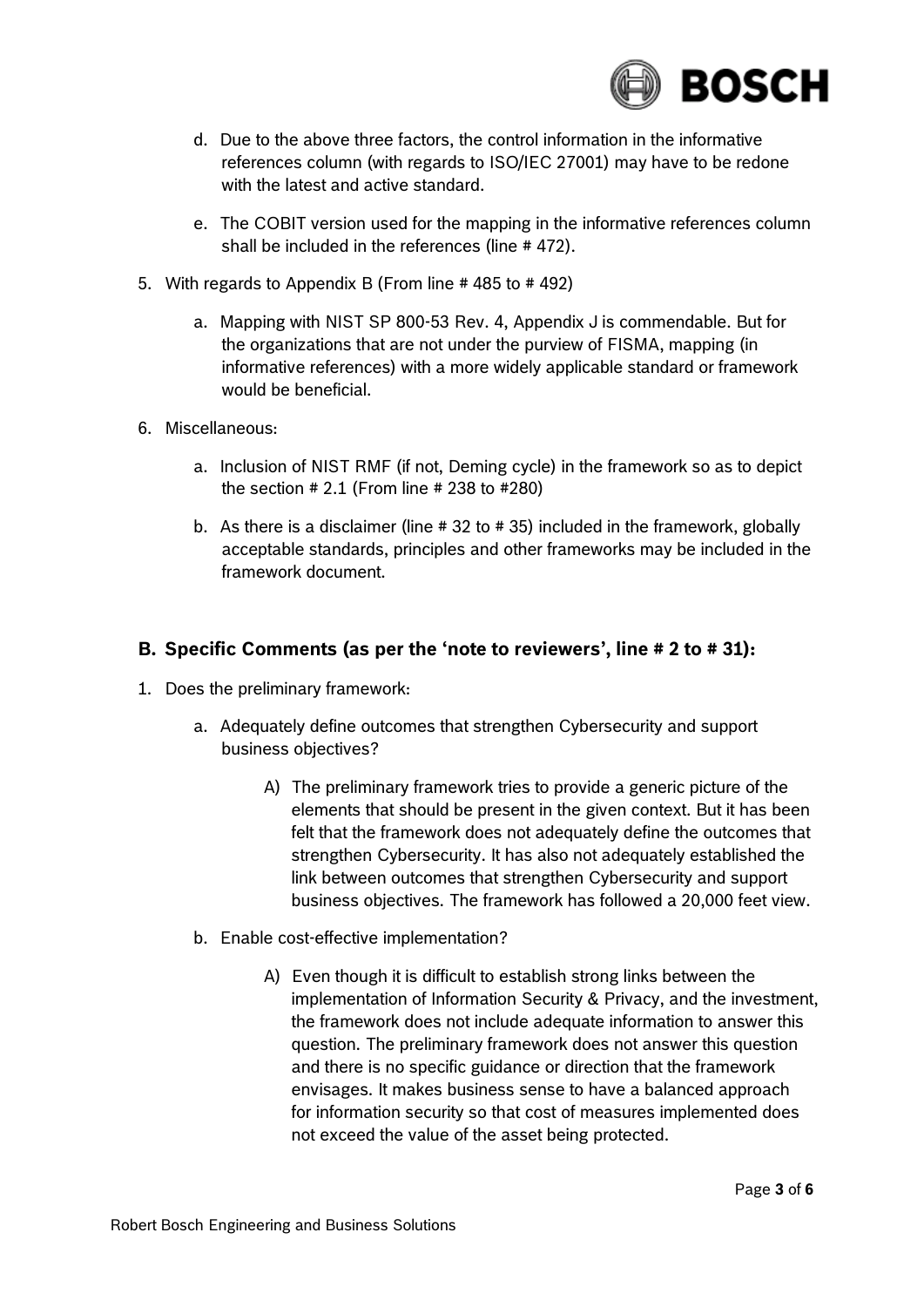

- c. Appropriately integrate Cybersecurity risk into business risk?
	- A) The contents and the processes mentioned in the framework are superficial to assist the executive to integrate cyber security risk into business risk. More specific processes, normative methodology and recommendations need to be included so as to achieve the stated objective.
- d. Provide the tools for senior executives and boards of directors to understand risks and mitigations at the appropriate level of detail?
	- A) It was felt that the preliminary framework will not be in a position to provide the senior executives and boards of directors with tools to understand risks and mitigations at the appropriate level of detail.
- e. Provide sufficient guidance and resources to aid businesses of all sizes while maintaining flexibility?
	- A) This preliminary framework is generic enough that it can aid business of all sizes. But, this framework in the current shape will not be able to provide sufficient guidance and resources.
- f. Provide the right level of specificity and guidance for mitigating the impact of Cybersecurity measures on privacy and civil liberties?
	- A) Appendix  $-$  B of this framework tries to define the methodology and it further provides informative references. However, the references are from NIST SP 800-53 Rev. 4. This mapping will be of great help to the organizations who are mandated by FISMA, as a part of e- government act or have currently adopted the SP 800 series. For the larger part of the audience, mapping with internationally and nationally recognized practices or principles will be beneficial.
- g. Express existing practices in a manner that allows for effective use?
	- A) It has to be agreed that the preliminary framework has incorporated some existing practices. But without a metrics and measurement mechanism discussed or defined, 'effective use' cannot be vouched for.
- 2. Will the Preliminary Framework, as presented:
	- a. be inclusive of, and not disruptive to, effective Cybersecurity practices in use today, including widely-used voluntary consensus standards that are not yet final?
		- A) To our knowledge, the preliminary framework is not disruptive to the current Cybersecurity practices in use today. As the framework has followed a 20,000 feet view, it has become inclusive and non disruptive. But it may not be effective if the framework is too broad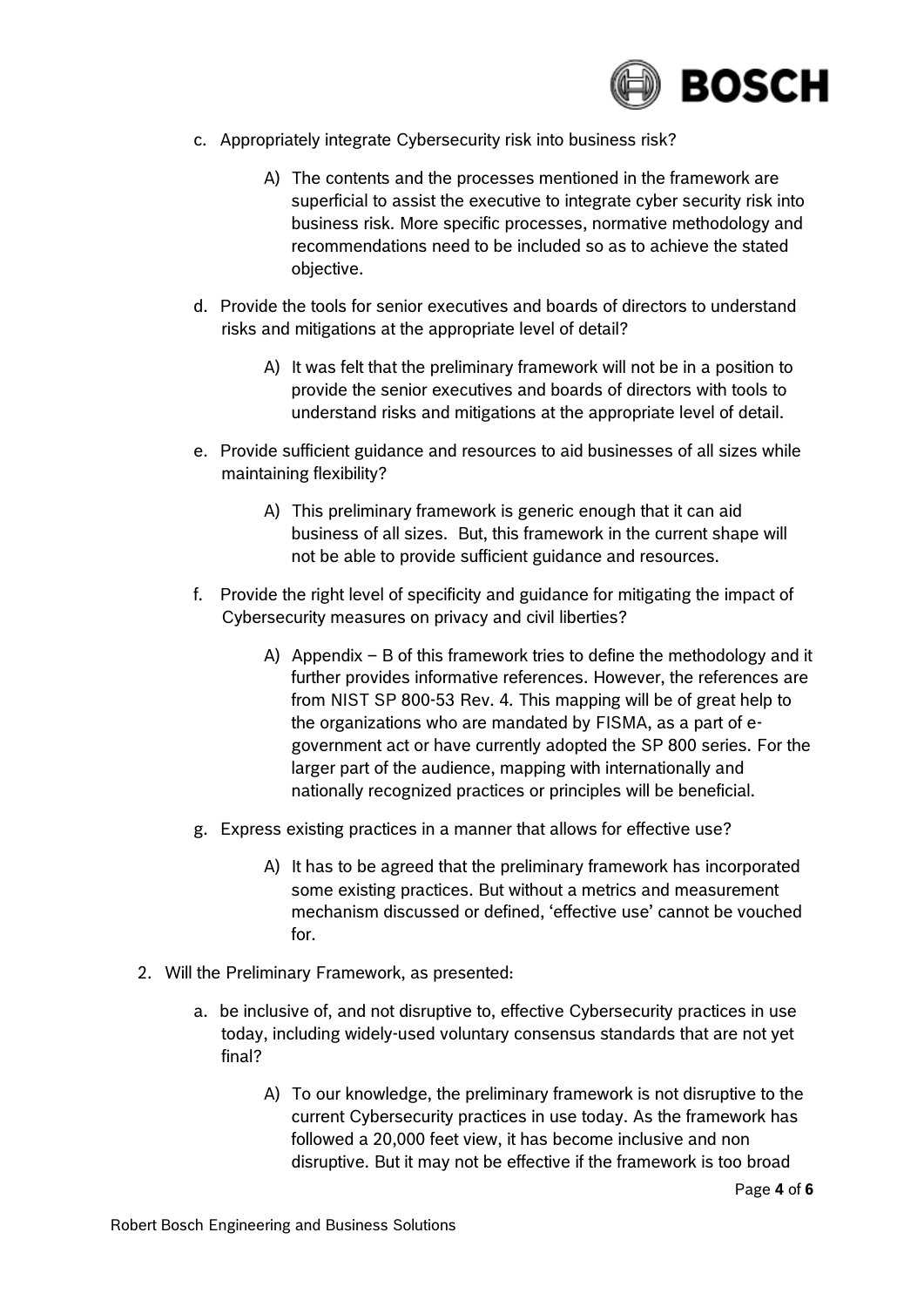

 (may be perceived as vague). The forthcoming versions of the being a beacon for assisting in adoption. framework should strike a right balance between being generic and

- b. Enable organizations to incorporate threat information?
	- A) The preliminary framework will not enable the organizations to incorporate threat information. Further detailing needs to be added.
- 3. Is the Preliminary Framework:
	- a. Presented at the right level of specificity?
		- A) The preliminary framework may not be at the right level of specificity. As mentioned earlier, it depicts a 20,000 feet view.
	- b. Sufficiently clear on how the privacy and civil liberties methodology is integrated with the Framework Core?
		- A) The methodology presented in Appendix  $-$  B is elaborate. But it will be best received if the intricate procedure is represented via diagrammatic representation or illustration. Including a methodology template will greatly enable the adoption. A sample is provided below. This outline can be followed for each of the step in the methodology:
			- I. Purpose of the step
				- a. statement defining the purpose of this step
				- b. capturing the overall inputs, outputs and specifics
				- c. outcome of the step
				- d. resource Loading ~ # of FTEs (Full Time Equivalents) etc.,
			- II. Inputs to the step
				- a. inputs to the current step
				- b. specifics regarding the documents
				- c. where to locate the documents
				- d. points of contact
			- III. Outputs of the step
				- a. outputs from the current step
				- b. tangible outputs and intangibles
				- c. linking step in the method
				- d. specific documentation from this step
			- IV. Supporting standards and guidelines
				- a. standards & guidelines to be referred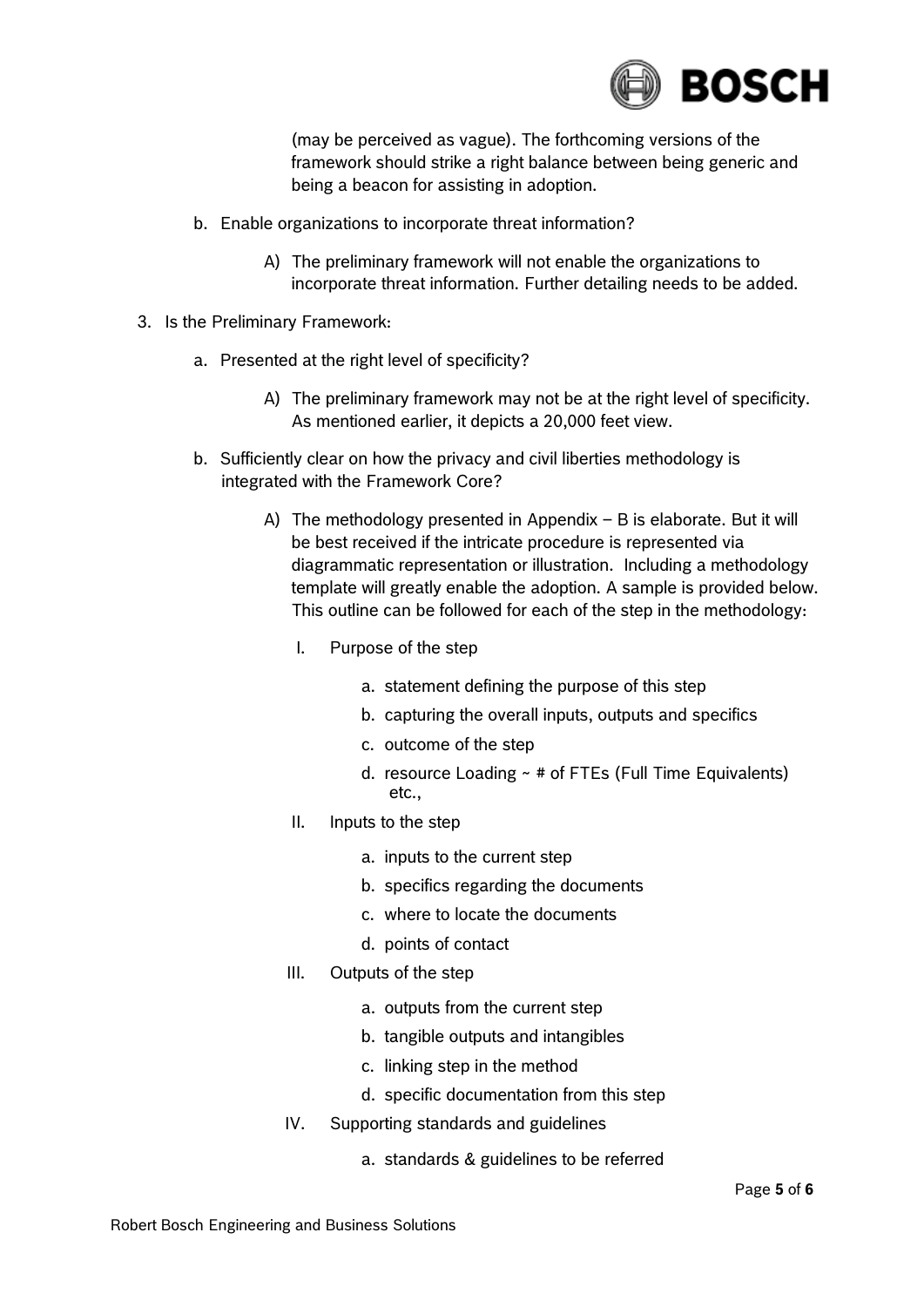

- b. links to the repository
- c. specific exclusions if any
- V. Critical success factors for the step
	- a. CSF for initiation of this step
	- b. CSF for execution of this step
	- c. CSF for timely completion of this step
	- d. CSF for obtaining output & outcome
- VI. Considerations
	- a. things to watch for
	- b. probable issues that may arise
- VII. Support
	- a. support needed from stakeholders, including management
	- b. support needed from previous assignees
	- c. required supporting documentation
- VIII. Dependencies
	- a. dependencies of this step with other steps
	- b. relation with respect to other steps
	- IX. Resources
		- a. specific skills & roles for the completion
		- b. budgeting of time & allocation of FTEs
		- c. artifacts & identifiers
	- X. Tools and templates
		- a. tools and templates used in this step

 For the ultimate successful adoption of the framework and to reap desired outcomes, it is suggested that the points in this document may please be addressed.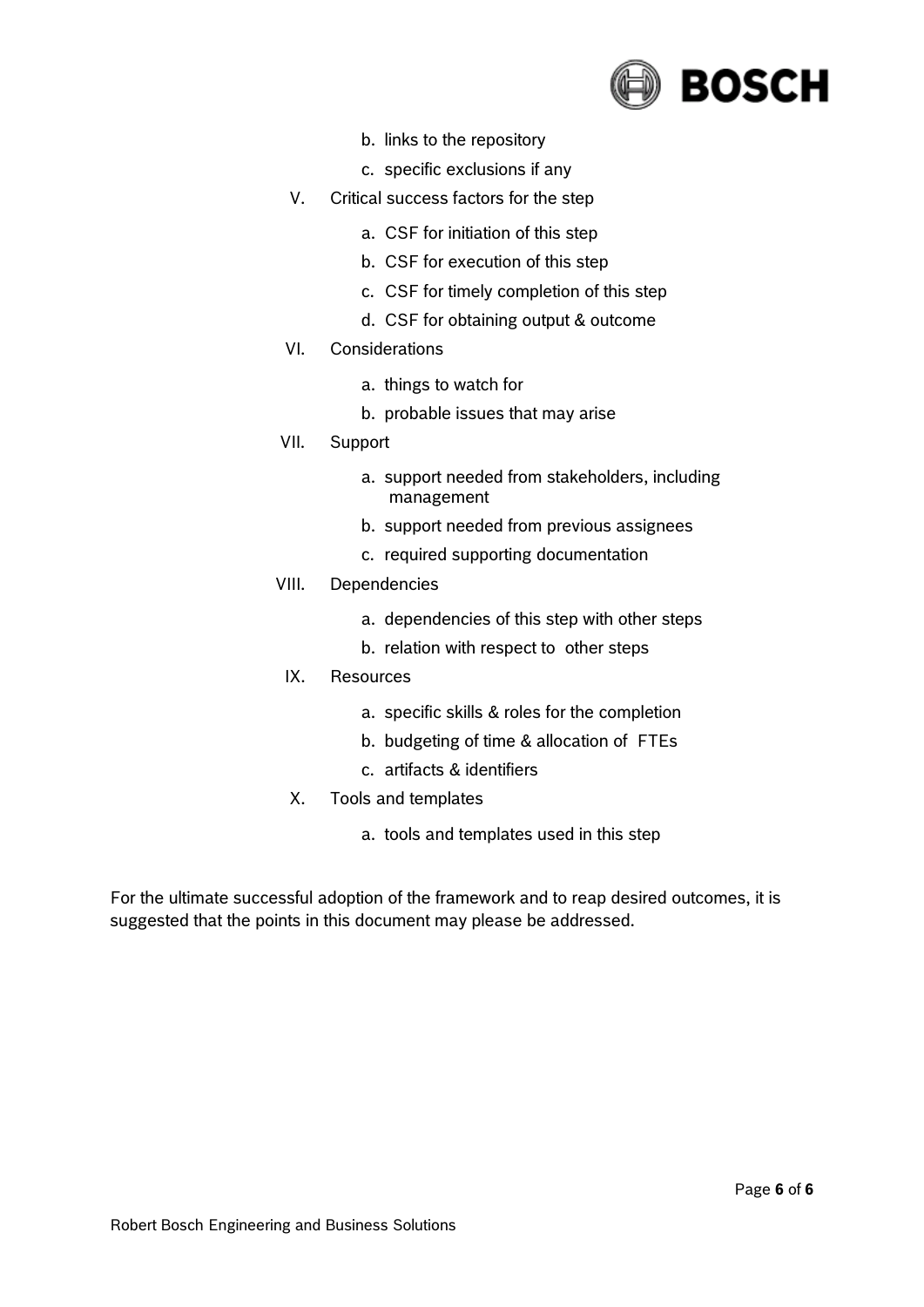

### **Appendix A: Framework Core**

| <b>Function</b>      | <b>Category</b>                      | <b>Sub category</b>                                                                                                                                             | <b>Informative references</b>                                    |                                                                                |
|----------------------|--------------------------------------|-----------------------------------------------------------------------------------------------------------------------------------------------------------------|------------------------------------------------------------------|--------------------------------------------------------------------------------|
|                      |                                      |                                                                                                                                                                 | <b>Existing</b>                                                  | <b>Replace with</b>                                                            |
| <b>IDENTIFY (ID)</b> | <b>Asset Management</b><br>(AM):     | ID.AM-1: Physical devices and systems<br>within the organization are inventoried<br>ID.AM-2: Software platforms and<br>applications within the organization are | ISO/IEC 27001 A.7.1.1, A.7.1.2<br>ISO/IEC 27001 A.7.1.1, A.7.1.2 | ISO/IEC 27001:2013<br>A.8.1.1, A8.1.2<br>ISO/IEC 27001:2013<br>A.8.1.1, A8.1.2 |
|                      |                                      | inventoried<br>ID.AM-3: The organizational<br>communication and data flow is<br>mapped                                                                          | ISO/IEC 27001 A.7.1.1, A.7.1.2                                   | ISO/IEC 27001:2013<br>A.8.1.1, A8.1.2                                          |
|                      |                                      | ID.AM-4: External information systems<br>are mapped and catalogued                                                                                              | None                                                             | None                                                                           |
|                      |                                      | ID.AM-5: Resources are prioritized<br>based on the classification / criticality /<br>business value of hardware, devices,<br>data, and software                 | ISO/IEC 27001 A.7.2.1                                            | ISO/IEC 27001:2013<br>A.8.2.1                                                  |
|                      |                                      | ID.AM-6: Workforce roles and<br>responsibilities for business functions,<br>including Cybersecurity, are established                                            | ISO/IEC 27001 A.8.1.1                                            | ISO/IEC 27001:2013<br>A.6.1.1                                                  |
|                      | <b>Business Environment</b><br>(BE): | ID.BE-1: The organization's role in the<br>supply chain and is identified and<br>communicated                                                                   | ISO/IEC 27001 A.10.2                                             | ISO/IEC 27001:2013<br>A.15.1.1, A.15.1.2,<br>A.15.1.3, A.15.2.1,<br>A.15.2.2   |
|                      |                                      | ID.BE-2: The organization's place in<br>critical infrastructure and their industry<br>ecosystem is identified and<br>communicated                               | None                                                             | None                                                                           |
|                      |                                      | ID.BE-3: Priorities for organizational<br>mission, objectives, and activities are<br>established                                                                | None                                                             | None                                                                           |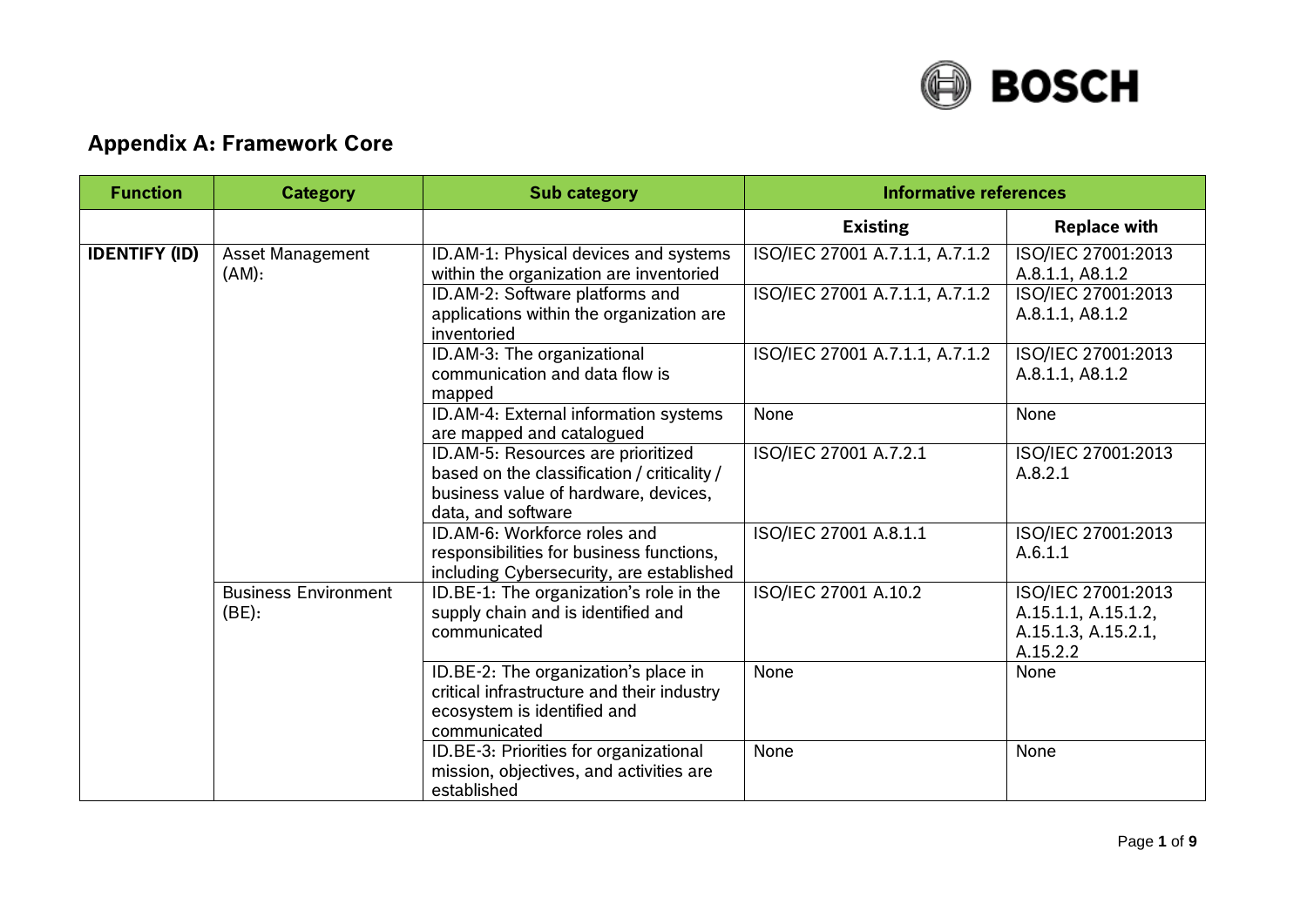

| <b>Function</b> | <b>Category</b>        | <b>Sub category</b>                                                                                                                                           | <b>Informative references</b>              |                                                                                        |
|-----------------|------------------------|---------------------------------------------------------------------------------------------------------------------------------------------------------------|--------------------------------------------|----------------------------------------------------------------------------------------|
|                 |                        | ID.BE-4: Dependencies and critical<br>functions for delivery of critical services<br>are established                                                          | ISO/IEC 27001 9.2.2                        | ISO/IEC 27001:2013<br>A.11.2.2                                                         |
|                 |                        | ID.BE-5: Resilience requirements to<br>support delivery of critical services are<br>established                                                               | None                                       | None                                                                                   |
|                 | Governance (GV):       | ID.GV-1: Organizational information<br>security policy is established                                                                                         | ISO/IEC 27001 A.6.1.1                      | ISO/IEC 27001:2013<br>A.5.1.1                                                          |
|                 |                        | ID.GV-2: Information security roles &<br>responsibility are coordinated and<br>aligned                                                                        | ISO/IEC 27001 A.6.1.3                      | ISO/IEC 27001:2013<br>A.6.1.1                                                          |
|                 |                        | ID.GV-3: Legal and regulatory<br>requirements regarding Cybersecurity,<br>including privacy and civil liberties<br>obligations, are understood and<br>managed | ISO/IEC 27001 A.15.1.1                     | ISO/IEC 27001:2013<br>A.18.1.1, A.18.1.4                                               |
|                 |                        | ID.GV-4: Governance and risk<br>management processes address<br><b>Cybersecurity risks</b>                                                                    | None                                       | ISO/IEC 27001:2013<br>A.18.2.1, A.18.2.2,<br>A.18.2.3                                  |
|                 | Risk Assessment (RA):  | ID.RA-1: Asset vulnerabilities are<br>identified and documented                                                                                               | ISO/IEC 27001 A.6.2.1, A.6.2.2,<br>A.6.2.3 | ISO/IEC 27001:2013<br>A.12.6.1, A.14.2.3,<br>A.14.2.5, A.14.2.7,<br>A.14.2.8, A.14.2.9 |
|                 |                        | ID.RA-2: Threat and vulnerability<br>information is received from information<br>sharing forums and sources.                                                  | ISO/IEC 27001 A.13.1.2                     | ISO/IEC 27001:2013<br>A.6.1.3, A.6.1.4,<br>A.16.1.2, A.16.1.3                          |
|                 |                        | ID.RA-3: Threats to organizational<br>assets are identified and documented                                                                                    | None                                       | None                                                                                   |
|                 |                        | ID.RA-4: Potential impacts are analyzed                                                                                                                       | None                                       | None                                                                                   |
|                 |                        | ID.RA-5: Risk responses are identified.                                                                                                                       | None                                       | None                                                                                   |
|                 | <b>Risk Management</b> | ID.RM-1: Risk management processes                                                                                                                            | None                                       | None                                                                                   |
|                 | Strategy (RM):         | are managed and agreed to                                                                                                                                     |                                            |                                                                                        |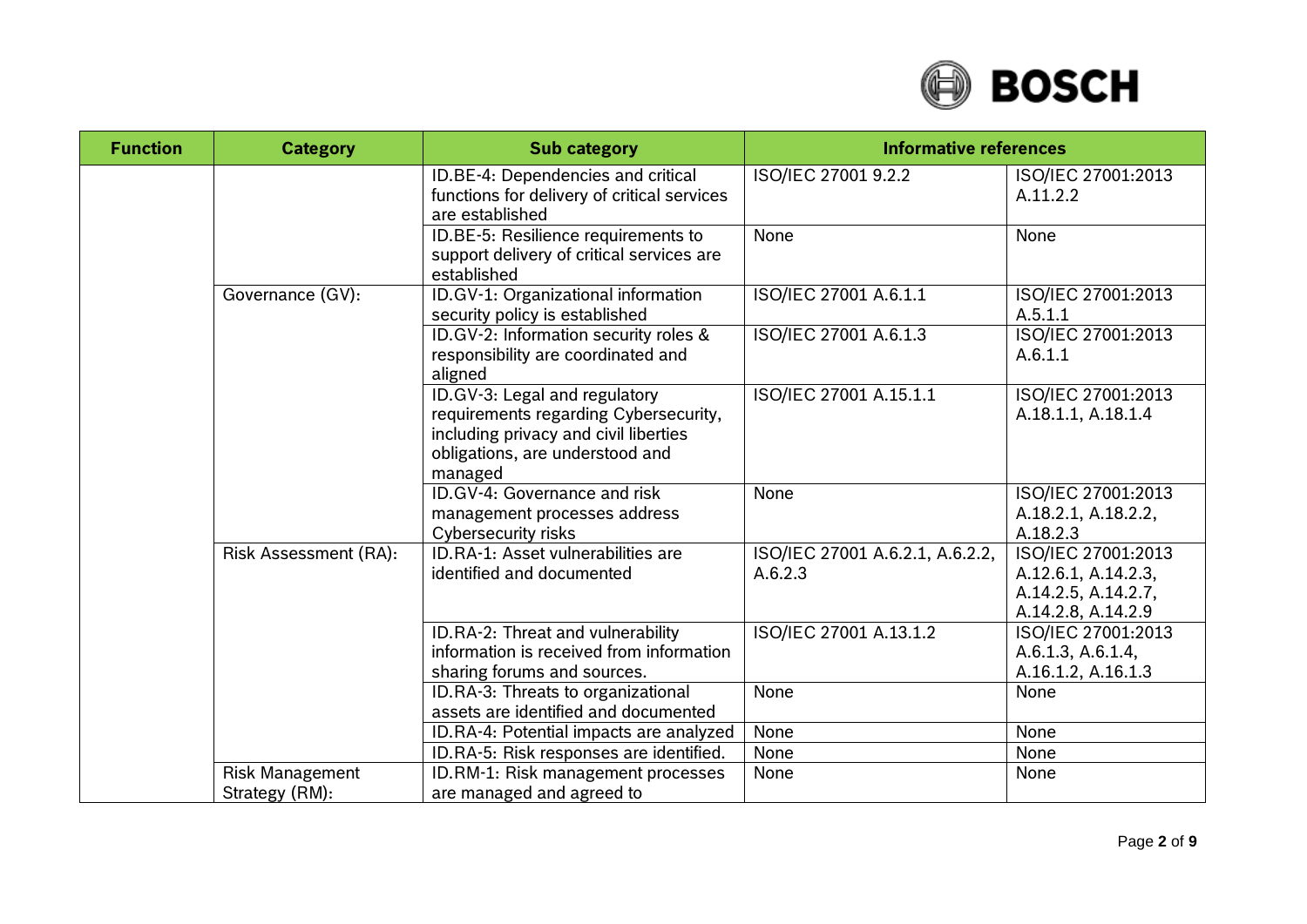

| <b>Function</b>        | <b>Category</b>                        | <b>Sub category</b>                                                                                                                                            | <b>Informative references</b>                                        |                                                      |
|------------------------|----------------------------------------|----------------------------------------------------------------------------------------------------------------------------------------------------------------|----------------------------------------------------------------------|------------------------------------------------------|
|                        |                                        | ID.RM-2: Organizational risk tolerance<br>is determined and clearly expressed                                                                                  | None                                                                 | None                                                 |
|                        |                                        | ID.RM-3: The organization's<br>determination of risk tolerance is<br>informed by their role in critical<br>infrastructure and sector specific risk<br>analysis | None                                                                 | None                                                 |
| <b>PROTECT</b><br>(PR) | Access Control (AC):                   | PR.AC-1: Identities and credentials are<br>managed for authorized devices and<br>users                                                                         | ISO/IEC 27001 A.11                                                   | ISO/IEC 27001:2013<br>A.9                            |
|                        |                                        | PR.AC-2: Physical access to resources<br>is managed and secured                                                                                                | ISO/IEC 27001 A.9.1, A.9.2,<br>A.11.4, A.11.6                        | ISO/IEC 27001:2013<br>A.11.1, A.11.2                 |
|                        |                                        | PR.AC-3: Remote access is managed<br>ISO/IEC 27001 A.11.4, A.11.7<br>ISO/IEC 27001 A.11.1.1<br>PR.AC-4: Access permissions are<br>managed                      | ISO/IEC 27001:2013<br>A.6.2.1, A.6.2.2,<br>A.9.1.2, A.9.4.1, A.9.4.2 |                                                      |
|                        |                                        |                                                                                                                                                                |                                                                      | ISO/IEC 27001:2013<br>A.9.2                          |
|                        |                                        | PR.AC-5: Network integrity is protected                                                                                                                        | None                                                                 | None                                                 |
|                        | <b>Awareness and Training</b><br>(AT): | PR.AT-1: General users are informed<br>and trained                                                                                                             | ISO/IEC 27001 A.8.2.2                                                | ISO/IEC 27001:2013<br>A.7.2.2                        |
|                        |                                        | PR.AT-2: Privileged users understand<br>roles & responsibilities                                                                                               | ISO/IEC 27001 A.8.2.2                                                | ISO/IEC 27001:2013<br>A.7.2.2, A.9.2.3               |
|                        |                                        | PR.AT-3: Third-party stakeholders<br>(suppliers, customers, partners)<br>understand roles & responsibilities                                                   | ISO/IEC 27001 A.8.2.2                                                | ISO/IEC 27001:2013<br>A.7.2.2, A.15.1.1,<br>A.15.1.2 |
|                        |                                        | PR.AT-4: Senior executives understand<br>roles & responsibilities                                                                                              | ISO/IEC 27001 A.8.2.2                                                | ISO/IEC 27001:2013<br>A.6.1.1                        |
|                        |                                        | PR.AT-5: Physical and information<br>security personnel understand roles &<br>responsibilities                                                                 | ISO/IEC 27001 A.8.2.2                                                | ISO/IEC 27001:2013<br>A.6.1.1                        |
|                        | Data Security (DS):                    | PR.DS-1: Data-at-rest is protected                                                                                                                             | ISO/IEC 27001 A.15.1.3,<br>A.15.1.4                                  | ISO/IEC 27001:2013<br>A.18.1.3, A.18.1.4             |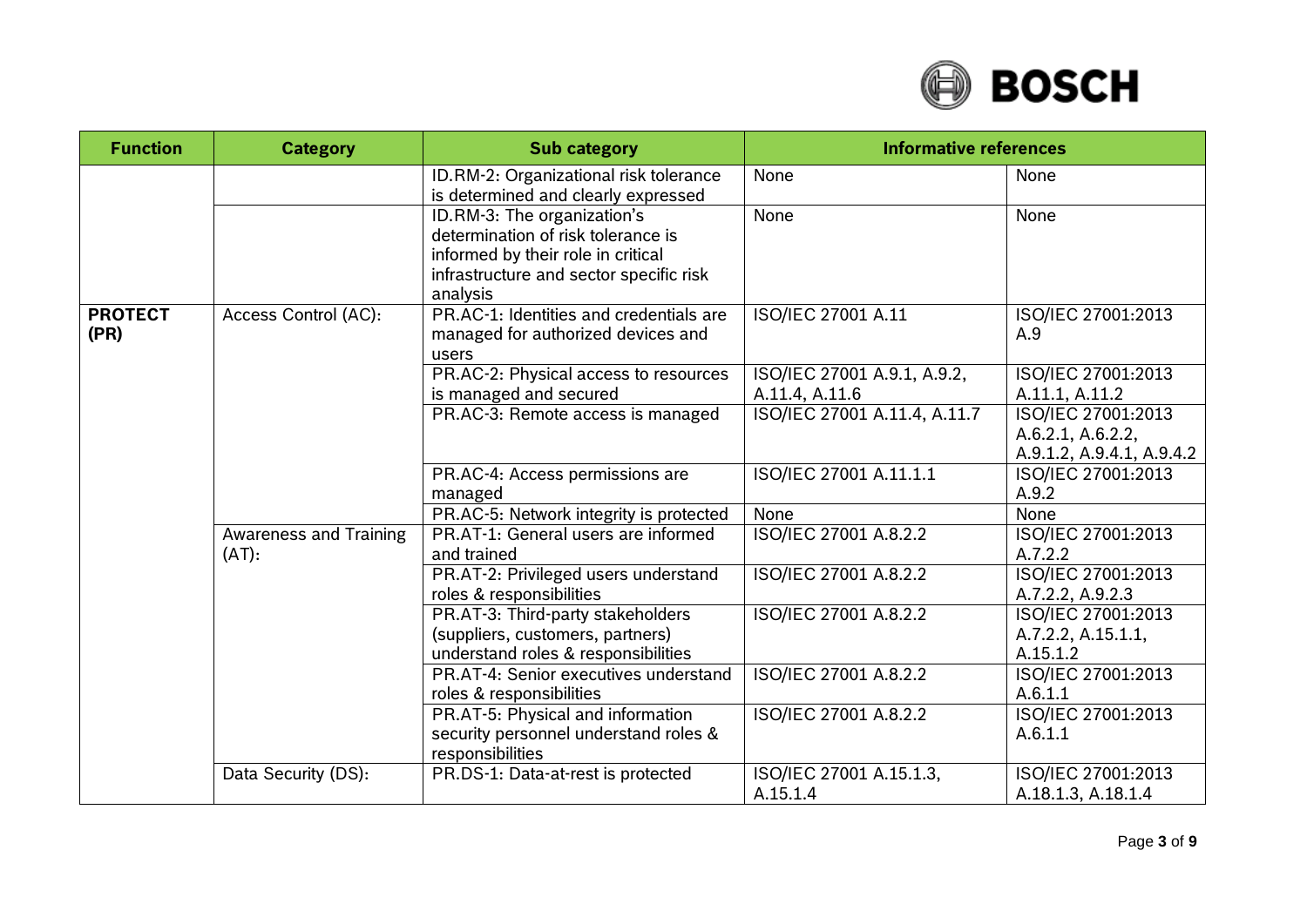

| <b>Function</b> | <b>Category</b>                                                    | <b>Sub category</b>                                                                                          | <b>Informative references</b>      |                                                 |
|-----------------|--------------------------------------------------------------------|--------------------------------------------------------------------------------------------------------------|------------------------------------|-------------------------------------------------|
|                 |                                                                    | PR.DS-2: Data-in-motion is secured                                                                           | ISO/IEC 27001 A.10.8.3             | ISO/IEC 27001:2013<br>A.8.3.3, A.10.10.1        |
|                 |                                                                    | PR.DS-3: Assets are formally managed<br>throughout removal, transfers, and<br>disposition                    | ISO/IEC 27001 A.9.2.7,<br>A.10.7.2 | ISO/IEC 27001:2013<br>A.8.1.2, A.8.1.4, A.8.3.2 |
|                 |                                                                    | PR.DS-4: Adequate capacity to ensure<br>availability is maintained.                                          | ISO/IEC 27001 A.10.3.1             | ISO/IEC 27001:2013<br>A.12.1.3                  |
|                 |                                                                    | PR.DS-5: There is protection against<br>data leaks                                                           | ISO/IEC 27001 A.12.5.4             | ISO/IEC 27001:2013<br>A.14.1.3                  |
|                 |                                                                    | PR.DS-6: Intellectual property is<br>protected                                                               | None                               | ISO/IEC 27001:2013<br>A.18.1.2                  |
|                 |                                                                    | PR.DS-7: Unnecessary assets are<br>eliminated                                                                | ISO/IEC 27001 A.10.1.3             | ISO/IEC 27001:2013<br>A.8.1.1, A.8.2.3          |
|                 |                                                                    | PR.DS-8: Separate testing<br>environments are used in system<br>development                                  | ISO/IEC 27001 A.10.1.4             | ISO/IEC 27001:2013<br>A.12.1.4, A.14.2.6        |
|                 |                                                                    | PR.DS-9: Privacy of individuals and<br>personally identifiable information (PII)<br>is protected             | ISO/IEC 27001 A.15.1.3             | ISO/IEC 27001:2013<br>A.18.1.4                  |
|                 | <b>Information Protection</b><br>Processes and<br>Procedures (IP): | PR.IP-1: A baseline configuration of<br>information technology/operational<br>technology systems is created  | None                               | None                                            |
|                 |                                                                    | PR.IP-2: A System Development Life<br>Cycle to manage systems is<br>implemented                              | ISO/IEC 27001 A.12.5.5             | ISO/IEC 27001:2013<br>A.14.2.2, A.14.2.6        |
|                 |                                                                    | PR.IP-3: Configuration change control<br>processes are in place                                              | ISO/IEC 27001 A.10.1.2             | ISO/IEC 27001:2013<br>A.12.1.2                  |
|                 |                                                                    | PR.IP-4: Backups of information are<br>managed                                                               | ISO/IEC 27001 A.10.5.1             | ISO/IEC 27001:2013<br>A.12.3.1                  |
|                 |                                                                    | PR.IP-5: Policy and regulations<br>regarding the physical operating<br>environment for organizational assets | ISO/IEC 27001 9.1.4                | ISO/IEC 27001:2013<br>A.11.1, A.11.2            |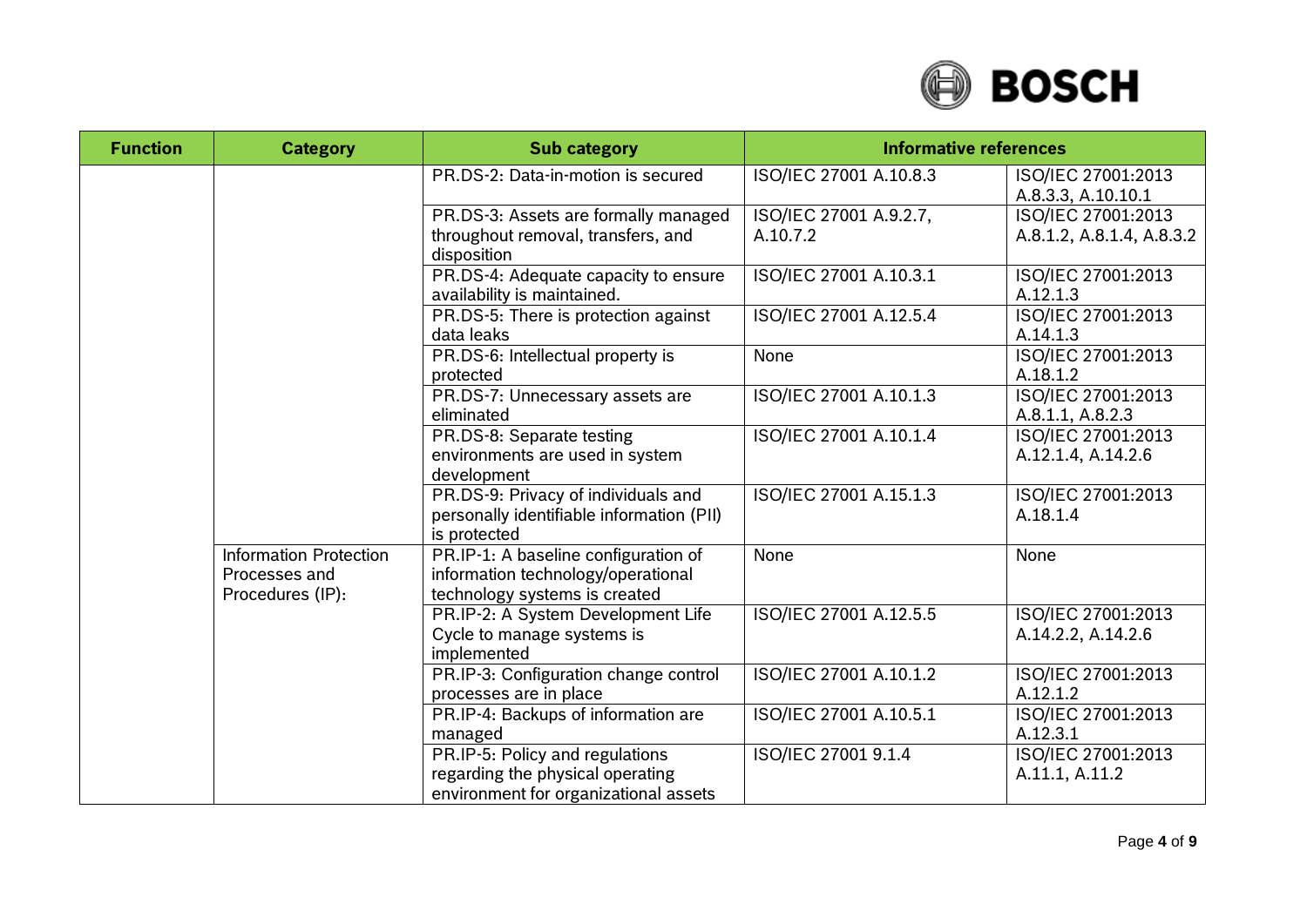

| <b>Function</b> | <b>Category</b>                       | <b>Sub category</b>                                                                                                                                                                                                                               | <b>Informative references</b>                                |                                                                                        |
|-----------------|---------------------------------------|---------------------------------------------------------------------------------------------------------------------------------------------------------------------------------------------------------------------------------------------------|--------------------------------------------------------------|----------------------------------------------------------------------------------------|
|                 |                                       | are met.                                                                                                                                                                                                                                          |                                                              |                                                                                        |
|                 |                                       | PR.IP-6: Information is destroyed<br>according to policy and requirements                                                                                                                                                                         | ISO/IEC 27001 9.2.6                                          | ISO/IEC 27001:2013<br>A.11.2.7, A.8.2.1,<br>A.8.2.3                                    |
|                 |                                       | PR.IP-7: Protection processes are<br>continuously improved                                                                                                                                                                                        | None                                                         | None                                                                                   |
|                 |                                       | PR.IP-8: Information sharing occurs<br>with appropriate parties                                                                                                                                                                                   | ISO/IEC 27001 A.10                                           | ISO/IEC 27001:2013<br>A.6.1.3, A.6.1.4,<br>A.16.1.2, A.16.1.3,<br>A.16.1.6             |
|                 |                                       | PR.IP-9: Response plans (Business<br>Continuity Plan(s), Disaster Recovery<br>Plan(s), Incident Handling Plan(s)) are<br>in place and managed                                                                                                     | ISO/IEC 27001 A.14.1                                         | ISO/IEC 27001:2013<br>A.17.1.1, A.17.1.2,<br>A.17.1.3, A.16.1.1,<br>A.16.1.4, A.16.1.5 |
|                 |                                       | PR.IP-10: Response plans are<br>exercised                                                                                                                                                                                                         | None                                                         | ISO/IEC 27001:2013<br>A.16.1.5                                                         |
|                 |                                       | PR.IP-11: Cybersecurity is included in<br>human resources practices (de-<br>provisioning, personnel screening, etc.)                                                                                                                              | ISO/IEC 27001 8.2.3, 8.3.1                                   | ISO/IEC 27001:2013<br>A.7.2.1, A.7.2.2,<br>A.7.2.3, A.7.3.1                            |
|                 | Maintenance (MA):                     | PR.MA-1: Maintenance and repair of<br>organizational assets is performed and<br>logged in a timely manner, with<br>approved and controlled tools                                                                                                  | ISO/IEC 27001 A.9.1.1, A.9.2.4,<br>A.10.4.1                  | ISO/IEC 27001:2013<br>A.11.2.4, A.12.4.1                                               |
|                 |                                       | PR.MA-2: Remote maintenance of<br>organizational assets is approved,<br>logged, and performed in a manner that<br>prevents unauthorized access and<br>supports availability requirements for<br>important operational and information<br>systems. | ISO/IEC 27001 A.9.2.4,<br>A.11.4.4                           | ISO/IEC 27001:2013<br>A.11.2.4                                                         |
|                 | <b>Protective Technology</b><br>(PT): | PR.PT-1: Audit and log records are<br>stored in accordance with audit policy                                                                                                                                                                      | ISO/IEC 27001 A.10.10.1,<br>A.10.10.3, A.10.10.4, A.10.10.5, | ISO/IEC 27001:2013<br>A.12.4.2, A.12.4.3,                                              |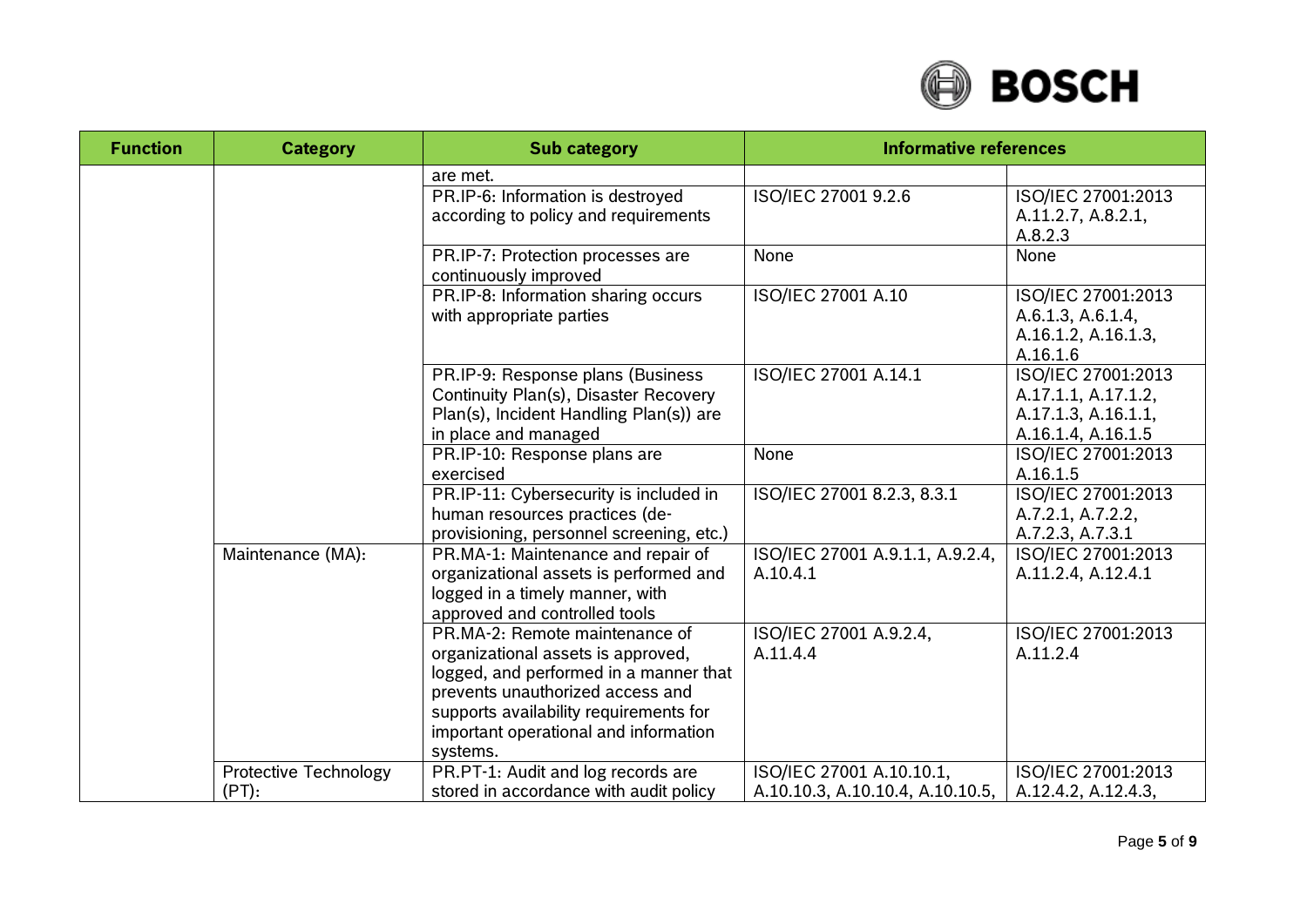

| <b>Function</b>    | <b>Category</b>             | <b>Sub category</b>                       | <b>Informative references</b> |                       |
|--------------------|-----------------------------|-------------------------------------------|-------------------------------|-----------------------|
|                    |                             |                                           | A.15.3.1                      | A.12.7.1              |
|                    |                             | PR.PT-2: Removable media are              | ISO/IEC 27001 A.10.7          | ISO/IEC 27001:2013    |
|                    |                             | protected according to a specified policy |                               | A.8.3.1               |
|                    |                             | PR.PT-3: Access to systems and assets     | None                          | ISO/IEC 27001:2013    |
|                    |                             | is appropriately controlled               |                               | A.9.1.1, A.9.2, A.9.4 |
|                    |                             | PR.PT-4: Communications networks          | ISO/IEC 27001 10.10.2         | ISO/IEC 27001:2013    |
|                    |                             | are secured                               |                               | A.13.1                |
|                    |                             | PR.PT-5: Specialized systems are          | None                          | ISO/IEC 27001:2013    |
|                    |                             | protected according to the risk analysis  |                               | A.12.2.1, A.11.1,     |
|                    |                             | (SCADA, ICS, DLS)                         |                               | A.11.2, A.12.6.1      |
| <b>DETECT (DE)</b> | <b>Anomalies and Events</b> | DE.AE-1: A baseline of normal             | None                          | ISO/IEC 27001:2013    |
|                    | (AE):                       | operations and procedures is identified   |                               | A.5.1.1, A.12.1.1,    |
|                    |                             | and managed                               |                               |                       |
|                    |                             | DE.AE-2: Detected events are analyzed     | None                          | ISO/IEC 27001:2013    |
|                    |                             | to understand attack targets and          |                               | A.16.1.4, A.16.1.6    |
|                    |                             | methods                                   |                               |                       |
|                    |                             | DE.AE-3: Cybersecurity data are           | <b>None</b>                   | ISO/IEC 27001:2013    |
|                    |                             | correlated from diverse information       |                               | A.6.1.4               |
|                    |                             | sources                                   |                               |                       |
|                    |                             | DE.AE-4: Impact of potential              | None                          | ISO/IEC 27001:2013    |
|                    |                             | Cybersecurity events is determined.       |                               | A.17.1.1              |
|                    |                             | DE.AE-05: Incident alert thresholds are   | None                          | ISO/IEC 27001:2013    |
|                    |                             | created                                   |                               | A.16.1.4              |
|                    | <b>Security Continuous</b>  | DE.CM-1: The network is monitored to      | ISO/IEC 27001 A.10.10.2,      | ISO/IEC 27001:2013    |
|                    | Monitoring (CM):            | detect potential Cybersecurity events     | A.10.10.4, A.10.10.5          | A.13.1.1, A.13.1.2,   |
|                    |                             |                                           |                               | A.12.4.1              |
|                    |                             | DE.CM-2: The physical environment is      | None                          | ISO/IEC 27001:2013    |
|                    |                             | monitored to detect potential             |                               | A.11.1.4              |
|                    |                             | <b>Cybersecurity events</b>               |                               |                       |
|                    |                             | DE.CM-3: Personnel activity is            | None                          | ISO/IEC 27001:2013    |
|                    |                             | monitored to detect potential             |                               | A.8.1.3               |
|                    |                             | <b>Cybersecurity events</b>               |                               |                       |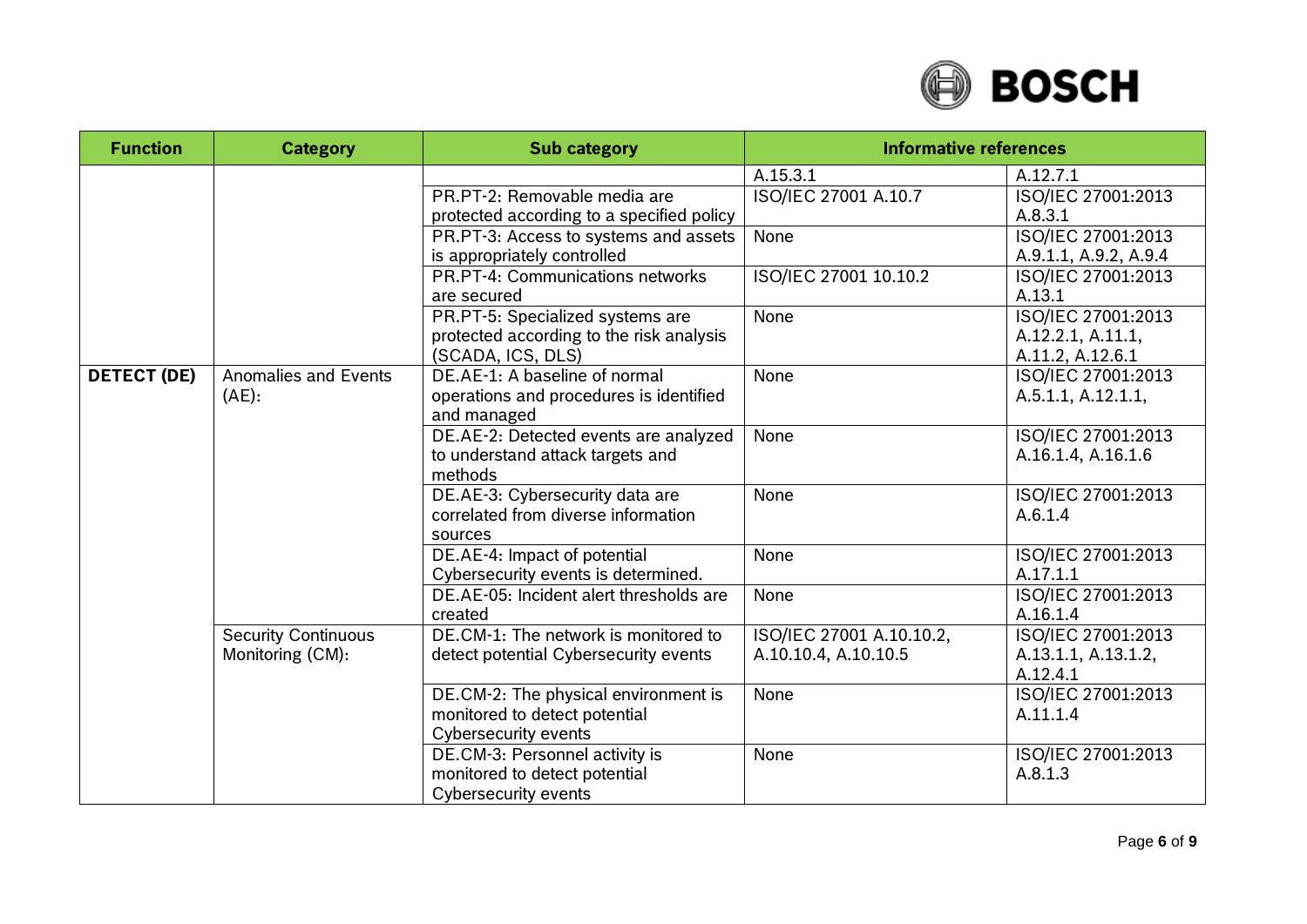

| <b>Function</b>        | <b>Category</b>                        | <b>Sub category</b>                                                                                                                    | <b>Informative references</b>       |                                                       |
|------------------------|----------------------------------------|----------------------------------------------------------------------------------------------------------------------------------------|-------------------------------------|-------------------------------------------------------|
|                        |                                        | DE.CM-4: Malicious code is detected                                                                                                    | ISO/IEC 27001 A.10.4.1              | ISO/IEC 27001:2013<br>A.12.2.1                        |
|                        |                                        | DE.CM-5: Unauthorized mobile code is<br>detected                                                                                       | ISO/IEC 27001 A.10.4.2              | ISO/IEC 27001:2013<br>A.12.6.2                        |
|                        |                                        | DE.CM-6: External service providers<br>are monitored                                                                                   | ISO/IEC 27001 A.10.2.2              | ISO/IEC 27001:2013<br>A.14.2.7, A.15.1, A.15.2        |
|                        |                                        | DE.CM-7: Unauthorized resources are<br>monitored                                                                                       | None                                | ISO/IEC 27001:2013<br>A.6.2.1, A.8.1.2,<br>A.12.1.3   |
|                        |                                        | DE.CM-8: Vulnerability assessments<br>are performed                                                                                    | None                                | ISO/IEC 27001:2013<br>A.12.6.1, A.14.2.8,<br>A.18.2.3 |
|                        | <b>Detection Processes</b><br>$(DP)$ : | DE.DP-1: Roles and responsibilities for<br>detection are well defined to ensure<br>accountability                                      | None                                | ISO/IEC 27001:2013<br>A.16.1.1, A.6.1.2               |
|                        |                                        | DE.DP-2: Detection activities comply<br>with all applicable requirements,<br>including those related to privacy and<br>civil liberties | None                                | None                                                  |
|                        |                                        | DE.DP-3: Detection processes are<br>exercised to ensure readiness                                                                      | None                                | None                                                  |
|                        |                                        | DE.DP-4: Event detection information is<br>communicated to appropriate parties                                                         | None                                | None                                                  |
|                        |                                        | DE.DP-5: Detection processes are<br>continuously improved                                                                              | None                                | None                                                  |
| <b>RESPOND</b><br>(RS) | Response Planning (RP):                | RS.PL-1: Response plan is<br>implemented during or after an event.                                                                     | None                                | None                                                  |
|                        | Communications (CO):                   | RS.CO-1: Personnel know their roles<br>and order of operations when a<br>response is needed                                            | ISO/IEC 27001 A.13.2.1              | ISO/IEC 27001:2013<br>A.16.1.1                        |
|                        |                                        | RS.CO-2: Events are reported<br>consistent with established criteria                                                                   | ISO/IEC 27001 A.13.1.1,<br>A.13.1.2 | ISO/IEC 27001:2013<br>A.16.1.2, A.16.1.3              |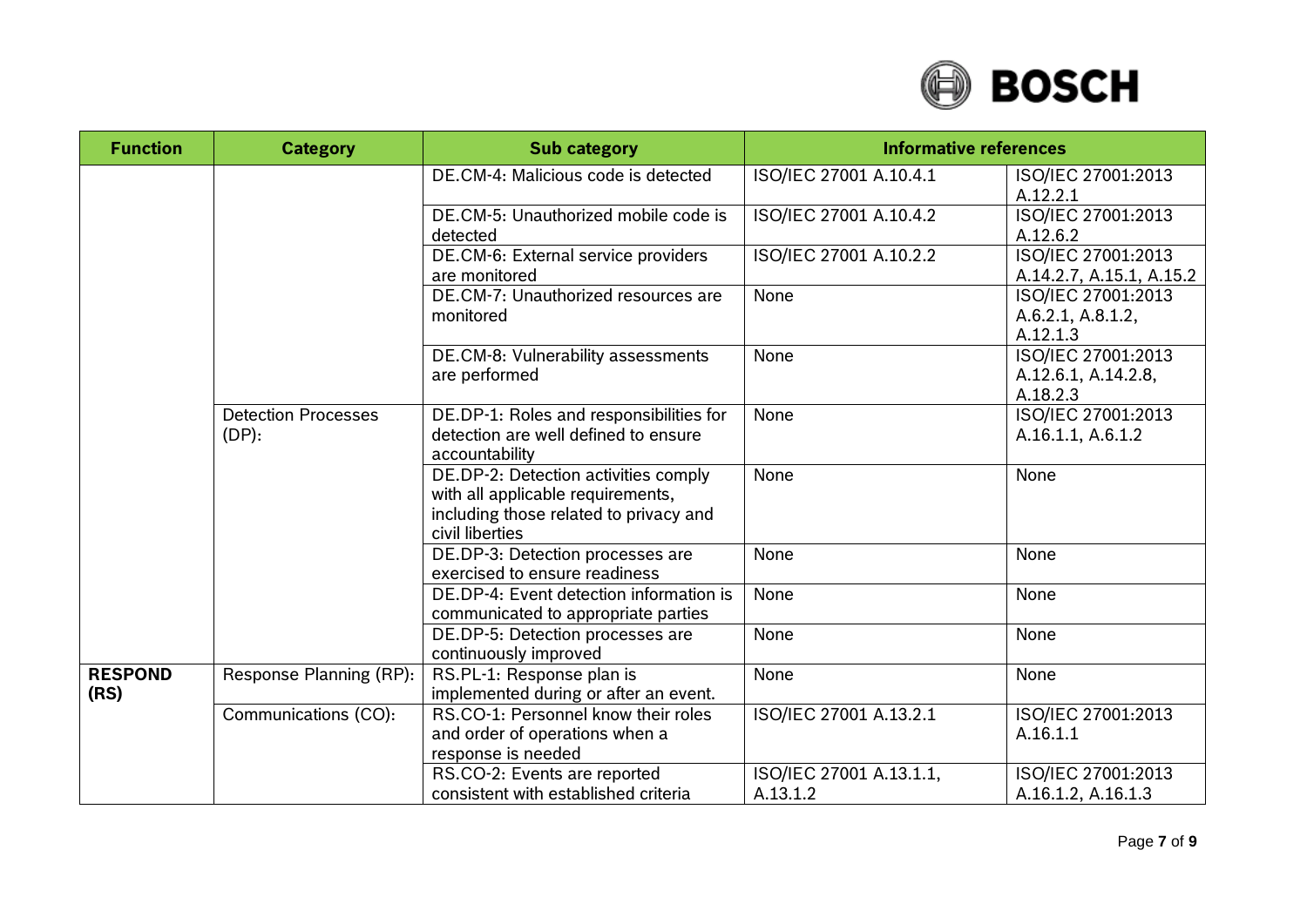

| <b>Function</b>        | <b>Category</b>         | <b>Sub category</b>                                                                                                                                                                          | <b>Informative references</b>                        |                                                              |
|------------------------|-------------------------|----------------------------------------------------------------------------------------------------------------------------------------------------------------------------------------------|------------------------------------------------------|--------------------------------------------------------------|
|                        |                         | RS.CO-3: Detection/response<br>information, such as breach reporting<br>requirements, is shared consistent with<br>response plans, including those related<br>to privacy and civil liberties | ISO/IEC 27001 A.10                                   | ISO/IEC 27001:2013<br>A.16.1.5                               |
|                        |                         | RS.CO-4: Coordination with<br>stakeholders occurs consistent with<br>response plans, including those related<br>to privacy and civil liberties                                               | ISO/IEC 27001 A.8.1.1, A.6.1.2,<br>A.6.1.6, A.10.8.2 | ISO/IEC 27001:2013<br>A.7.1.2, A.7.2.1,<br>A.16.1.1, A.6.1.3 |
|                        |                         | RS.CO-5: Voluntary coordination occurs<br>with external stakeholders (ex, business<br>partners, information sharing and<br>analysis centers, customers)                                      | None                                                 | ISO/IEC 27001:2013<br>A.6.1.4, A.15.1.1                      |
|                        | Analysis (AN):          | RS.AN-1: Notifications from the<br>detection system are investigated                                                                                                                         | ISO/IEC 27001 A.6.2.1                                | ISO/IEC 27001:2013<br>A.16.1.4, A.16.1.5                     |
|                        |                         | RS.AN-2: Understand the impact of the<br>incident                                                                                                                                            | ISO/IEC 27001 A.6.2.1                                | ISO/IEC 27001:2013<br>A.16.1.5                               |
|                        |                         | RS.AN-3: Forensics are performed                                                                                                                                                             | ISO/IEC 27001 A.13.2.2,<br>A.13.2.3                  | ISO/IEC 27001:2013<br>A.16.1.6, A.6.1.7                      |
|                        |                         | RS.AN-4: Incidents are classified<br>consistent with response plans                                                                                                                          | ISO/IEC 27001 A.13.2.2                               | ISO/IEC 27001:2013<br>A.16.1.1, A.16.1.4                     |
|                        | Mitigation (MI):        | RS.MI-1: Incidents are contained                                                                                                                                                             | ISO/IEC 27001 A.3.6, A.13.2.3                        | ISO/IEC 27001:2013<br>A.16.1.7                               |
|                        |                         | RS.MI-2: Incidents are eradicated                                                                                                                                                            | None                                                 | ISO/IEC 27001:2013<br>A.16.1.6                               |
|                        | Improvements (IM):      | RS.IM-1: Response plans incorporate<br>lessons learned                                                                                                                                       | ISO/IEC 27001 A.13.2.2                               | ISO/IEC 27001:2013<br>A.16.1.5, A.16.1.6                     |
|                        |                         | RS.IM-2: Response strategies are<br>updated                                                                                                                                                  | None                                                 | ISO/IEC 27001:2013<br>A.16.1.1, A.16.1.6                     |
| <b>RECOVER</b><br>(RC) | Recovery Planning (RP): | RC.RP-1: Recovery plan is executed                                                                                                                                                           | ISO/IEC 27001 A.14.1.3,<br>A.14.1.4, A.14.1.5        | ISO/IEC 27001:2013<br>A.17.1.2, A.17.1.3                     |
|                        | Improvements (IM):      | RC.IM-1: Plans are updated with                                                                                                                                                              | ISO/IEC 27001 13.2.2                                 | ISO/IEC 27001:2013                                           |